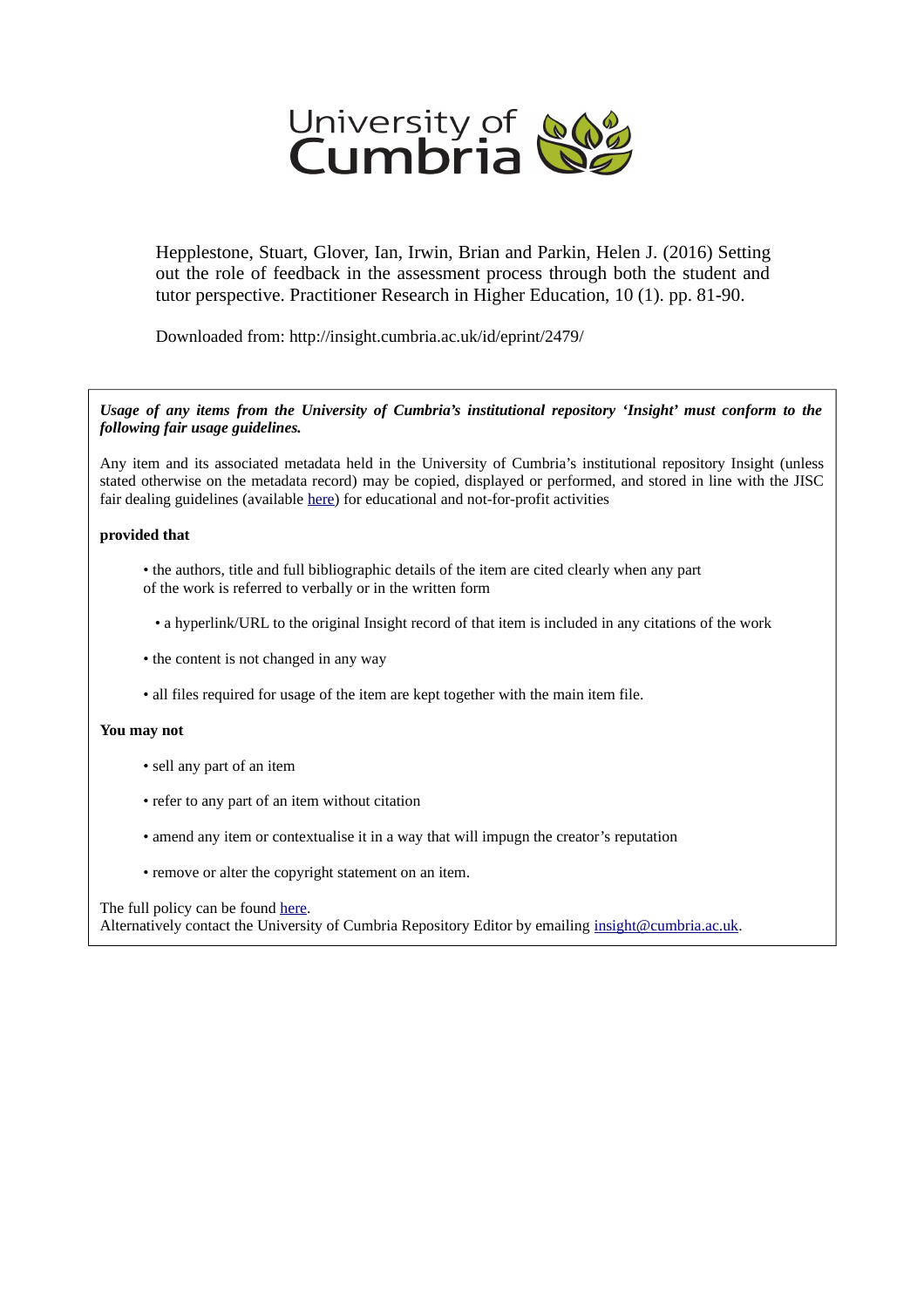**Setting out the role of feedback in the assessment process through both the student and tutor perspective**

Practitioner Research in Higher Education Special Assessment Issue Copyright © 2016 University of Cumbria Vol 10(1) pages 81-90

Stuart Hepplestone, Ian Glover, Brian Irwin, Helen J. Parkin Sheffield Hallam University [s.j.hepplestone@shu.ac.uk](mailto:s.j.hepplestone@shu.ac.uk)

#### **Abstract**

Despite assessment and feedback being important elements of the student experience, it is not clear how students connect these two elements together to improve their learning. What are students doing with the assignment feedback that they receive from tutors, and how do they make use of this feedback in their future assessments? A research study was undertaken to deconstruct feedback from the perspective of the tutor giving the feedback and the student receiving the feedback in order to explore the connections that students are able to make between the feedback received and future assessments. Semi-structured interviews were undertaken with tutor and student participants, during which they were invited to articulate their practices and interactions with feedback at each stage of the assessment process. This paper reports on both student and tutor actions at each stage of the assessment process and discusses the implications of these behaviours for enhancing student engagement with feedback.

#### **Keywords**

Assessment, feedback, curriculum, student engagement.

#### **Introduction**

Assessment and feedback are important elements of the student experience, in terms of both student learning and student satisfaction. There is a general belief that assessment drives student learning, while feedback is one of the most important ways in which to develop student learning (Black and Wiliam 1998, Biggs and Tang 2007, Sadler 2010). Much effort is put into providing feedback by tutors (Carless 2006, Price et al 2010, Sadler 2010). Nonetheless, it is clear that students are not effectively acting on the feedback that they receive (Yorke 2001). The timeliness of feedback is probably the greatest factor impacting upon students' ability to make use of feedback in their future learning and assessments (Irons 2008, Parkin et al 2011), with universities introducing feedback turnaround times to attempt to address both student dissatisfaction and improve learning from feedback (Boud and Molloy 2013). However, a further interesting factor identified in a small-scale qualitative study undertaken by Hepplestone and Chikwa (2014) found that students were only making use of feedback where connections can easily be made between the feedback that they received and future assignments. It was not clear whether this was a choice on part of the students (i.e. that they looked only for 'surface connections' or specific conditions such as applying skills-specific feedback or selecting the best work when preparing portfolios), or whether future assignments did not provide students the meaningful opportunity to apply more content specific feedback.

A recent research project at Sheffield Hallam University advanced Hepplestone and Chikwa's (2014) study by seeking to deconstruct feedback from the perspective of the tutor giving the

#### **Citation**

Hepplestone, S., Glover, I., Irwin, B., Parkin, H.J. (2016) 'Setting out the role of feedback in the assessment process through both the student and tutor perspective', *Practitioner Research in Higher Education Journal*, 10(1), pp.81-90.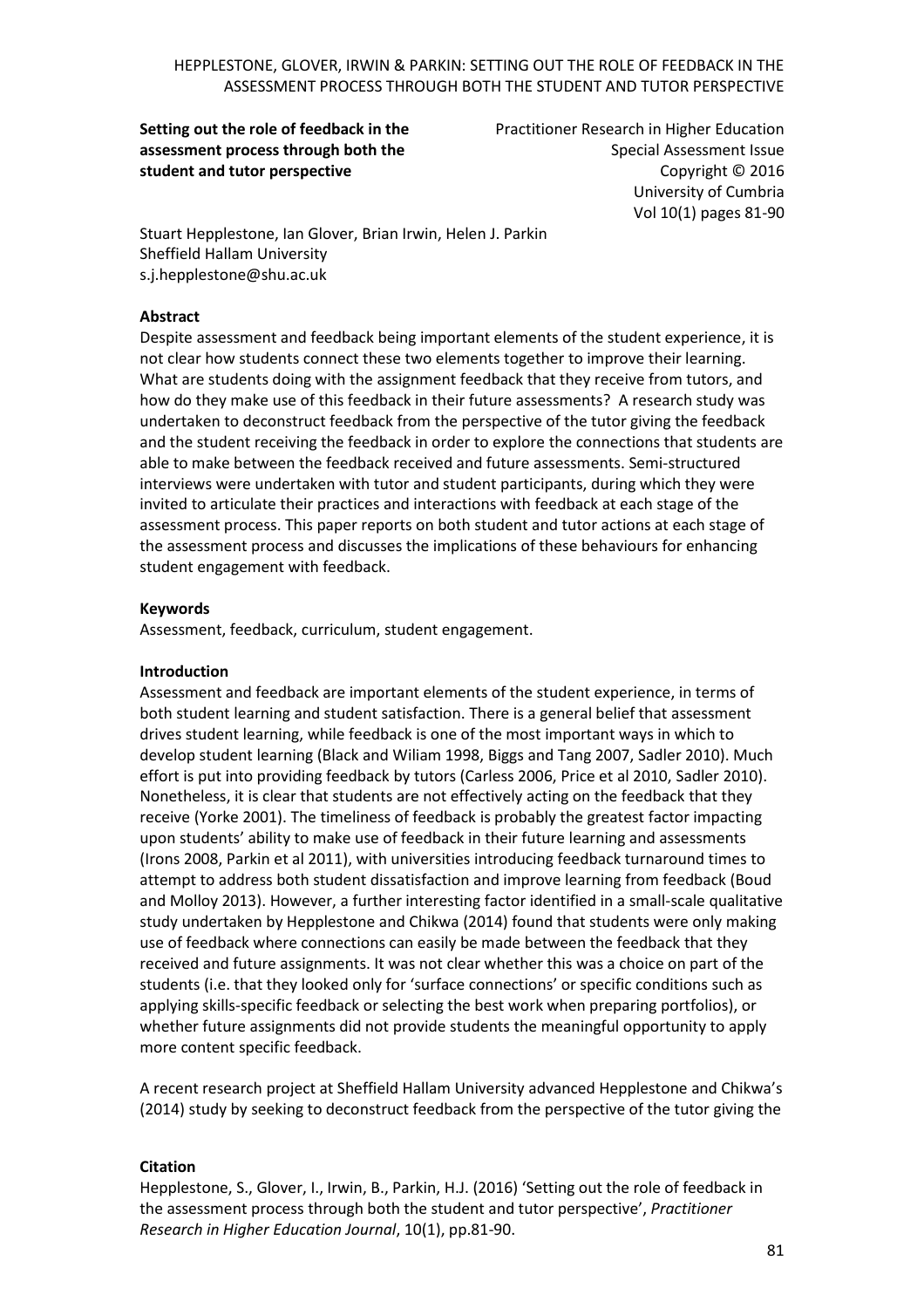feedback and the student receiving the feedback, and to explore the connections that students are able to make between the feedback received and future assignments at different parts of the assessment process. Previous studies by Carless (2006), Maclellan (2001), Murphy and Cornell (2010), Orsmond and Merry (2011), and Poulos and Mahony (2008) have attempted to explore the different perceptions of tutors and students in the assessment and feedback process, with findings primarily focusing on the perceived usefulness of feedback by each stakeholder. This qualitative study invited tutors and student to articulate their practices and interactions with feedback at each stage of the assessment process, whilst exploring in detail the actual understanding, intended use and actual use of a specific piece of feedback.

This article reports on the findings of this study in two sections, 'the Student Perspective' and 'the Tutor Perspective', describing in detail the actions taken at each stage of the assessment process.

### **Methodology**

The objectives of this research project were to:

- 1. Understand the intended purpose and meaning of assignment feedback given by tutors;
- 2. Investigate student understanding, intended use and actual use of feedback received by students;
- 3. Identify any disparities between the intended meaning of feedback and the actual understanding of feedback;
- 4. Explore the connections that students are able to make between the feedback that they receive and future assignments;
- 5. Identify any technological interventions that might help students to make connections between the feedback that they receive and future assignments.

The study, undertaken in 2013, used a qualitative approach and worked with both tutors and students to identify any disparities between the intended purpose and meaning of feedback from the tutor perspective and the actual understanding and use of feedback from the student perspective. In-depth semi-structured interviews were conducted with ten tutors and twenty students from across all four faculties at the University. The project worked in accordance with the University's ethics policy and procedures.

Tutor participants were invited from across the University with the condition that they must currently be teaching a Level 5 (second-year undergraduate) module with at least six students studying on the module. From the ten tutors (six female and four male) who were interviewed, four (three female and one male) were selected for further investigation based on getting a good variety of assessment and feedback practices and at least one cohort from each faculty. Students studying on the four selected modules were then invited to participate in the research. This allowed us the opportunity to explore in depth any disparities between the intended meaning and actual understanding of feedback, and to explore the assessment and feedback process from the perspective of both the tutor and the students. Between three and six students from each cohort participated in the research, with an overall total of 20 student participants (11 female and nine male).

Tutor participants were interviewed using a semi-structured approach. Using a semistructured approach allowed a greater richness and spontaneity of responses from the participants (Oppenheim, cited in Hepplestone and Chikwa 2014). Interviews were designed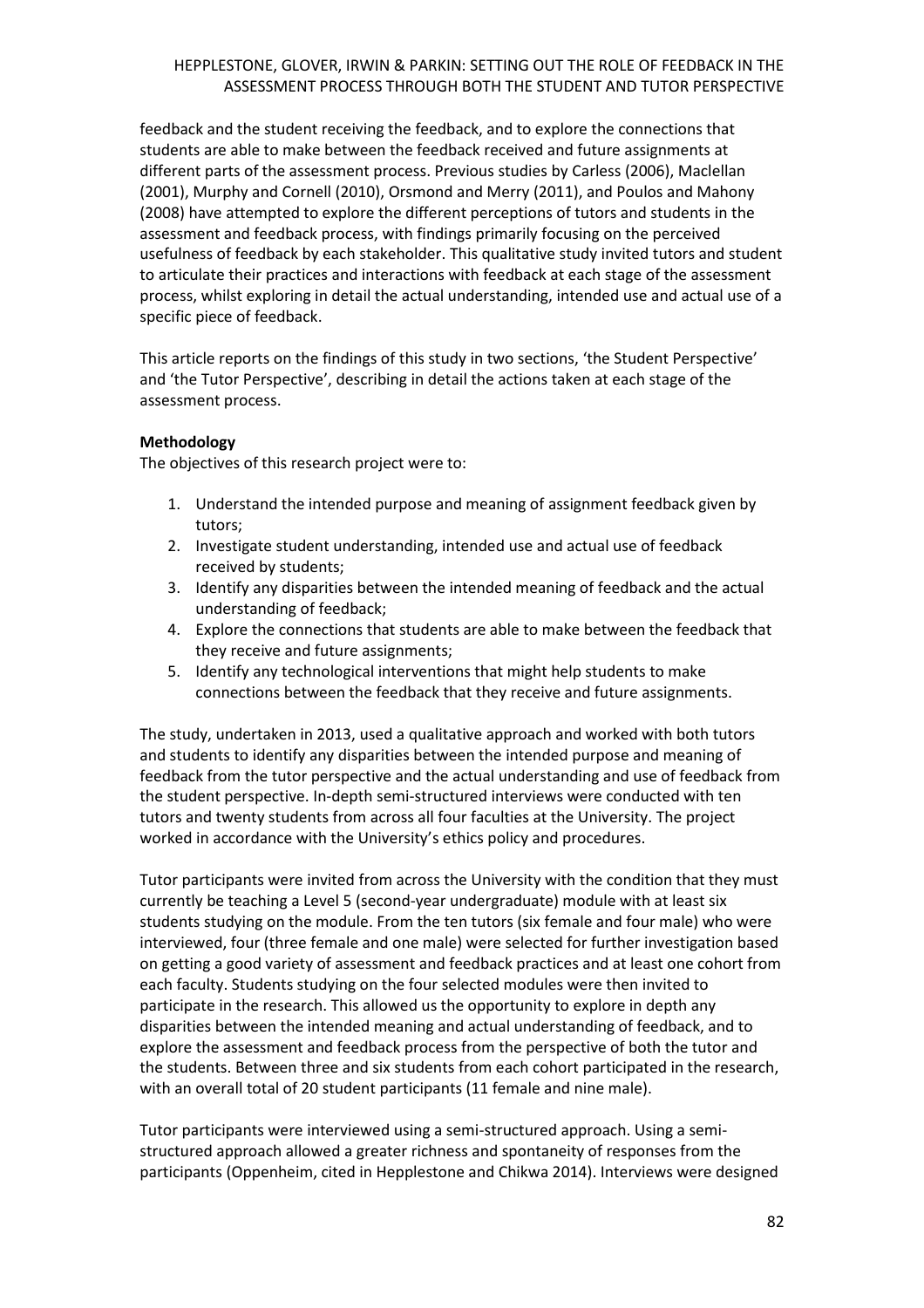to explore the assessment and feedback process generally, and then specifically the feedback that they have given to their cohort of Level 5 students. Student participants, recruited from the modules of participating tutors, were then interviewed, again using a semi-structured approach. Interviews were designed to explore how students approach assignments, following the entire process from the planning and setting of an assignment to the receiving of feedback and beyond, and then to specifically discuss the feedback provided by the tutor participant. Interviews with all participants were audio recorded and transcribed by a professional transcription service.

Data were thematically analysed during a two day workshop. This provided an opportunity for the research team to immerse themselves in the data and provide different perspectives. The workshop was interactive and intensive and allowed the team to reach consensus about the outcomes of the project through a series of activities designed to focus attention on specific areas of interest.

The study acknowledges that the tutors and students involved were self-selecting and as such, the data obtained is from a biased sample. In addition, it is acknowledged that only a small number of courses were involved in the study. The findings in the section below do not claim to be representative of the entire academic community.

### **Findings and Discussion**

The findings of the study are discussed in two sections, (1) the Student Perspective and (2) the Tutor Perspective. This paper focuses on findings relating to the first four objectives stated in the methodology above. Findings relating to the fifth objective, identifying technological interventions that might help students to make connections between the feedback that they receive and future assignments, are described elsewhere (Glover et al, 2015).

# *(1) The Student Perspective*

During interviews, students were asked to describe their behaviours and interactions with feedback at different stages of the assessment process.

# (a) Assignment Creation

Students made use of a wide range of both electronic and hard copy resources when creating assignments. Essential resources referred to as a matter of routine included the assessment brief and the assessment criteria. Ease of access to these documents was a necessity and students needed to know where they would be able to find them.

'The first thing I do is I'll bring up the assignment brief so I know exactly what I'm looking for. I'll also bring up the marking criteria (…) I'll go through the assignment brief and I'll pick out the key words that they're looking for, the key elements of it and I usually highlight them and quite often annotate it as well. Then I'll do the same with the assessment criteria so I can cross-reference the two. (…) I always keep my assessment criteria and brief with me as I'm writing the assignment and constantly refer back to it.'

Students did refer to some feedback in the process of creating assignments, particularly where they were struggling with the current assignment or could see clear links between the current assignment and a previous one. This will be discussed in more detail in section 1 (d).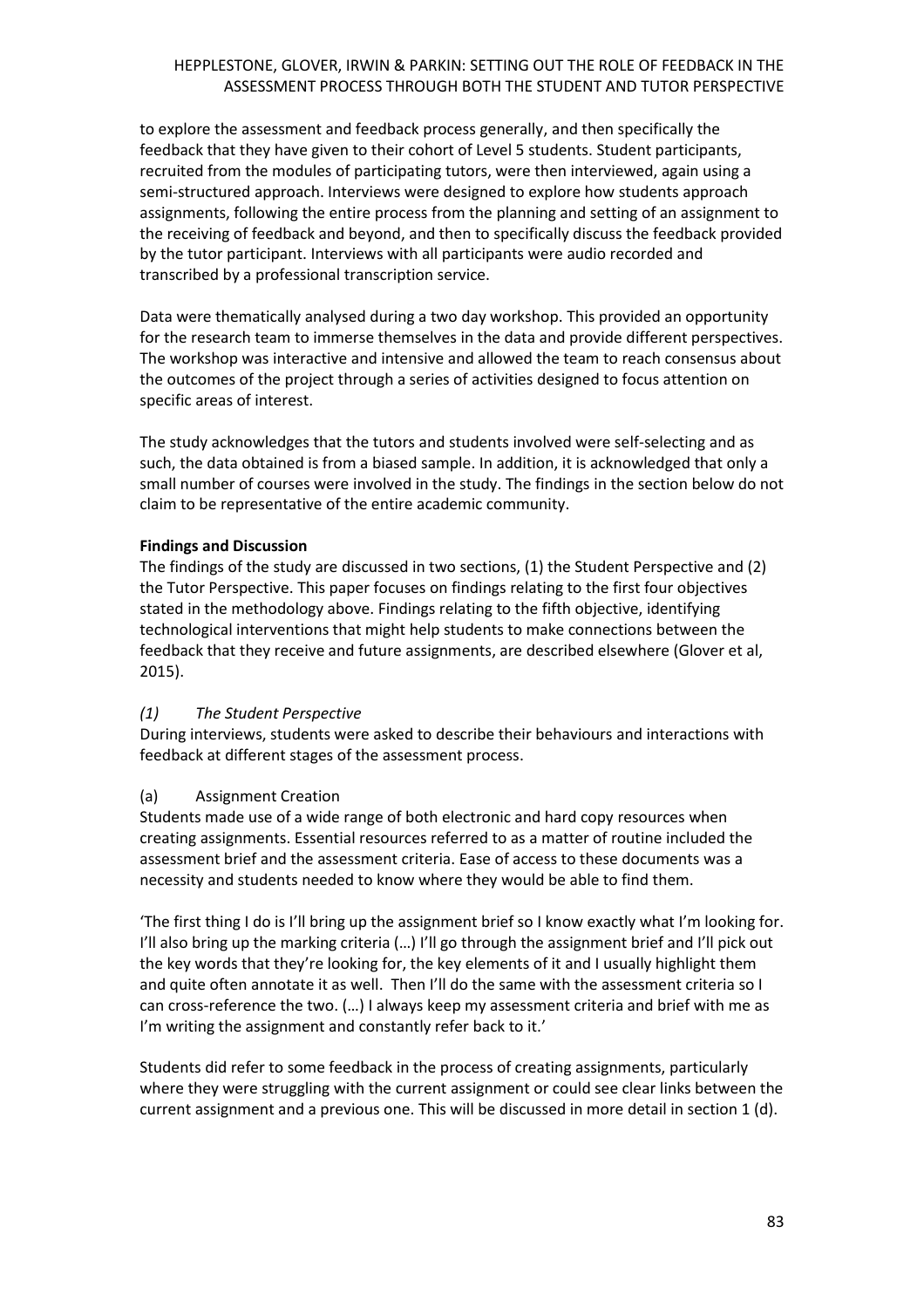#### (b) Receiving Feedback

Students received feedback in a variety of formats, including verbal feedback and written feedback presented in grids and annotations on transcripts. Feedback was also received through different mediums including audio, hardcopy and electronic. Students had preferences for how feedback should be presented and received, and they exhibited different behaviours at the time of receiving and subsequently acting on feedback depending on whether it is in their preferred format or not. Where written feedback was favoured, some students preferred this to be written against specific points on their scripts whilst others preferred paragraph style feedback. Whatever the preference, students valued feedback that was directly linked to assessment criteria as this enabled them to clearly identify where they have performed well and areas where they needed to improve.

Students articulated a preference for receiving feedback online. As well as providing convenience and ease of access to their feedback, students valued the opportunity to read their feedback in privacy. Students regarded feedback as personal and wanted to have the chance to reflect on their feedback privately before discussing with their peers.

'It's personal to me, if I'm a bit embarrassed that I've not got as good a grade as I had expected, I quite like to go away and read it on my own. I don't like the whole idea of people asking 'What have you got? What have I got?' and comparing.'

Some students did prefer hard copy feedback but the reasons given for this related to aspects that could be achieved electronically. For example, some students stated a preference for hard copy feedback as they preferred the feedback to be written on their script. It was perceived that it was only possible to do this by hand, however this can be achieved by using Comments and Track Changes in Microsoft Word for instance. Another reason given was that they had logical systems for storing hard copies of their feedback together, but again easily achieved electronically.

Some students received their marks online but their feedback hard copy. This separation of between the grade and the feedback created a range of issues. Where marks were being issued in advance of feedback, students commented that they often experience anxiety and concern as they were unsure why they achieved the mark they received.

'There's a bit of a gap at the moment, you get your grade first and then your feedback. But say you got a grade that you weren't expecting it was quite low it would be quite nice to have your feedback straightaway because in between the time of receiving both you'd be thinking 'Well what have I done wrong? Where could I have done a little bit better?' But instead there's that gap where you can't really do anything about it.'

Students were less likely to engage with their feedback when marks were issued first. Where students received marks online and then had to make a special journey to collect their feedback, the feedback lost importance. The same applied where there was a time delay between publishing of marks and issuing of feedback. Students have already moved on to subsequent assignments.

'We get this grade back and we're sat there worrying 'What have I done that's lost these marks?' and we finally get [the feedback] back and it's something stupid and we're already in the middle of the next assignment so it's not really helped us with the next assignment, which has kind of defeated the purpose of the feedback.'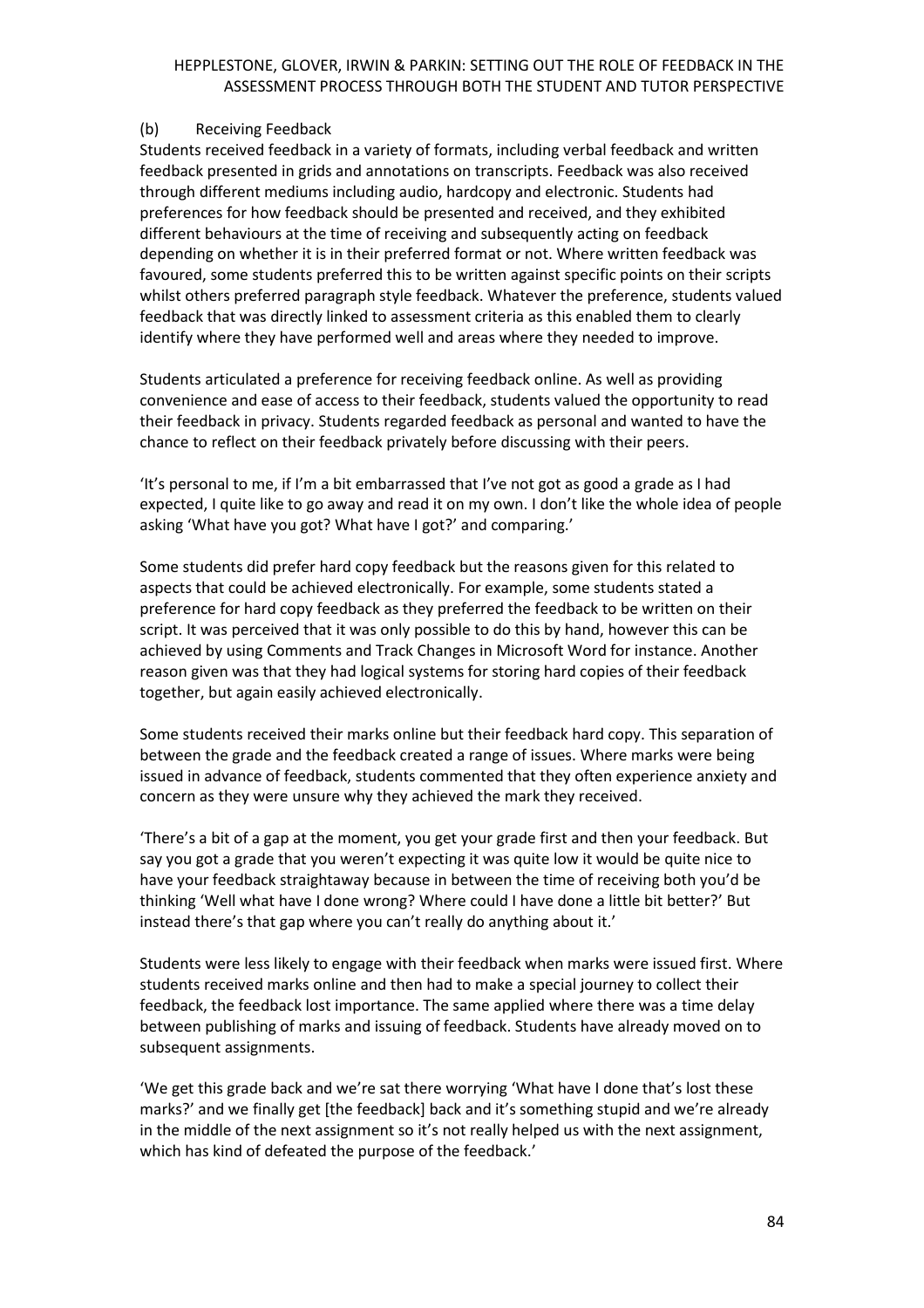Many students stated that their initial reaction was to focus on the mark and skim the feedback to understand why they had achieved the mark that they had been given. Many students' immediate reaction to feedback was dependent on whether they had achieved the mark that they were hoping for or had performed particularly poorly. Where students performed well and were happy with their mark, feedback would be read and then put to one side. Where students had performed poorly, they were more likely to pay closer attention to their feedback.

# (c) Storing Feedback

All students felt that feedback was important and would never throw it away. Some had logical systems for storing the hardcopy feedback that they received. All knew where to find feedback that had been issued online and most valued the ease of access that this offered.

There was a clear need for feedback to be 'in one place'. For those with logical storage systems, they wanted to be able to find all of their feedback in the same place, and this meant printing out electronic feedback to store alongside feedback issued in hard copy. If all feedback was electronic then feedback would be automatically stored in a single place.

'I think on Blackboard it would be quite good if there was one place where you could access, there might be already so, but if you could access all your feedback in one place I think that would be useful. I don't know if there is.'

Whilst these students had a preference for hard copy feedback in terms of storage, this appeared to be a product of circumstance (i.e. wanting all feedback in one place) rather than perceived usefulness. Students reported that they were most likely refer to feedback at the point of writing their next assignment if it was accessible to them, and that it was most accessible when available online, alongside the rest of their learning materials.

# (d) Using Feedback

Students valued feedback at the point of receiving it, and referred to feedback when they were struggling with the current assignment or when they could see clear links between the current assignment and a previous one (e.g. where a similar format was required, where it is the second assignment from the same module, or when using a particular skill such as referencing). Generally, students did struggle to identify any connection between the assessments on each module that they were studying, and therefore struggled to apply feedback given to an assessment in one module to assessments elsewhere.

'Well this is a level 5 module and we've done the same module at Level 4, so it is a very similar sort of thing, but I didn't find that I was able to take much from my Level 4 into my Level 5. They're totally different kind of assessments so it was hard to take anything from the previous year and build on it for this module.'

There were some exceptions and those students were clearly able to identify links between modules and state how knowledge and skills that they had learned in one module might be applied to assessments in other modules. Students identified several aspects of feedback that they felt were transferable to future assignments. Feedback on structure, layout, referencing and academic writing were tangible skills that students felt that they could improve upon for future assignments. Students were less confident about feedback on content of assessments as they were not always able to see the connections to future assessments.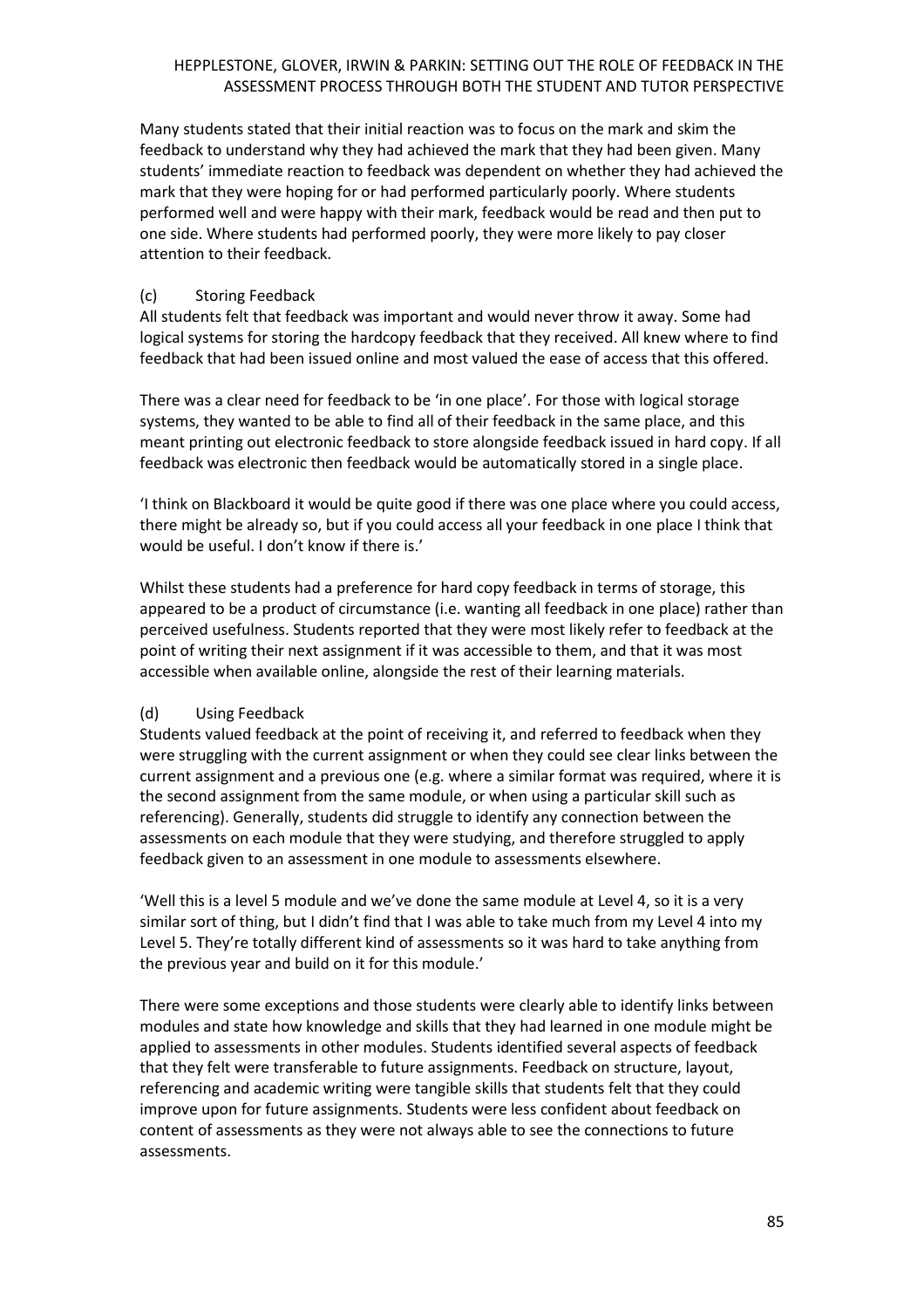'The feedback given is more specific to the content of the assignment rather than things that could be applied to other assignments so, and with it being a report, there's not many reports that I have to write, they're mostly like essays or presentations. The feedback given I can use but not as much as I'd like to be able to use it.'

Further, some students actively looked for patterns in the feedback that they received and made a conscious effort to improve in areas that are consistently commented upon.

'If you look at all my modules you can see that it's always the same things, like good punctuation and then it's my checking that I seem to lack on. So at the end, making sure that I do read through it, spellcheck it.'

Where students had never referred to feedback, these students did acknowledge that referring to feedback prior to writing an assignment would be a useful exercise, but it was something that they had not considered. When students did read their feedback, they stated that when they were unsure or did not understand their feedback then they sought further advice or support from their tutor, and felt that they could approach their tutors to discuss feedback when they needed to.

# *(2) The Tutor Perspective*

During interviews, tutors were asked to describe their behaviours and practices around feedback at each stage of the assessment process. For tutors the assessment process begins much earlier than it does for students, at the course design stage.

#### (a) Course Design

Assessment and feedback are important considerations during the design of courses. It was evident that tutors had a good understanding of the assessments that their students would take across their own modules, but were less confident about the assessment diet across the course meaning it was difficult for them to write feedback that students could feed into specific future assessments.

'We don't meet to discuss the assessment across the course (…) I know the kinds of things that students do but I'm not really very up‐to‐date with exactly what other people are doing.'

Current assessment regulations at the University require each module to have a maximum of two assessment tasks. There were concerns that this task limit restricted the opportunity for early feedback, and took the control away from academics to make decisions on assessments based on their judgements about what was best for their particular module.

'One of the reasons why the first year module I did 20 very short pieces of work was I wanted to be able to get them feedback within a week and I think it works really well (…) So the idea that someone decrees you can only have one assessment task, I think surely that's got to depend on the module, the subject, what it is you're trying to assess.'

Some tutors did provide formative opportunities for early feedback. Often this was facilitated using *Turnitin* (electronic text-matching) to provide automated objective feedback to students on their academic writing and referencing via 'originality reports' on draft submissions, an approach valued by students.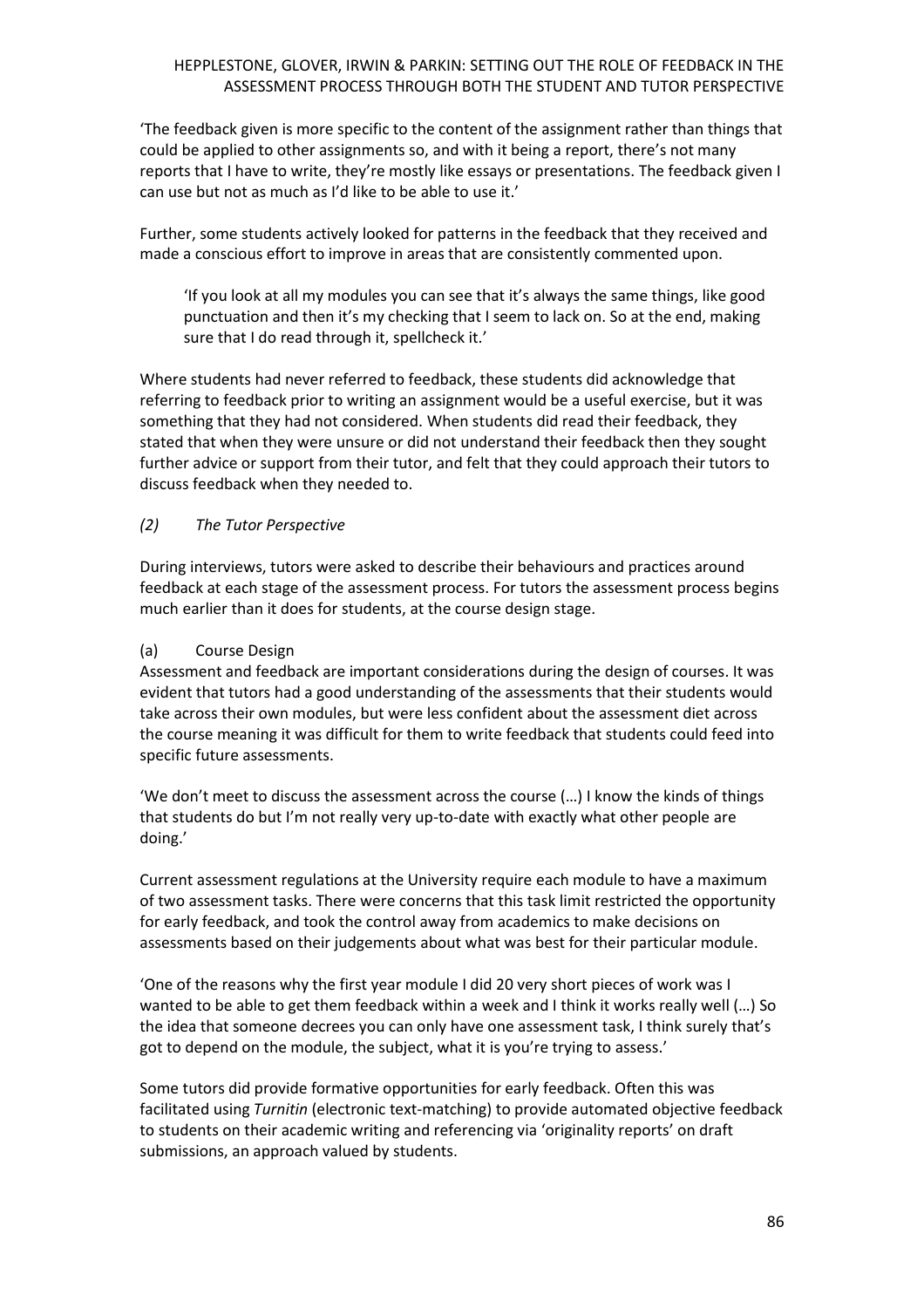# (b) Marking and Feedback Generation

Tutors employed a wide variety of techniques for marking assignments and generating feedback, a process they describe as being 'time-consuming' (particularly within the constraints of a three-week turnaround policy in place at the University) and requiring a quiet space in order to focus on the process. All tutors stated a particular preference for how they mark work. Depending on their particular preference, some tutors wrote their feedback directly onto scripts providing 'in context' feedback, others provided handwritten cover sheets, some provided typed feedback either electronically or hard copy, while others made use of marking grids. In the same way that tutors have personal preferences for the way in which feedback is generated, students also have personal preferences for the way in which they receive feedback: the challenge is to accommodate both sets of preferences.

# (c) Issuing Feedback

The method of returning feedback was determined by how the assessments were marked and how the feedback was generated. Where feedback was delivered hard copy, students were either expected to collect their feedback from their assessment hand-in point, or the feedback was given out in a designated lecture or seminar. Concerns were raised that where students were expected to collect feedback, they did not always do so, meaning that some feedback remained uncollected. This was particularly the case where marks had already been made available online. This resulted in a separation of the marks and feedback which caused several issues for students. In some cases, where current practice on the course was for feedback to be delivered hard copy, tutors felt that delivering feedback electronically to students would be beneficial. Whilst delivering feedback online did involve a certain amount of administrative work, such as uploading marks and feedback for students to view or download, tutors articulated that the administration burden involved in online feedback was no more cumbersome than the amount of work involved in creating and delivering hard copy feedback. Tutors were aware that students experienced frustration where feedback was not delivered at the expected time.

Assessment Regulations at Sheffield Hallam University currently necessitate that feedback should be returned to students within three weeks of the assignment submission deadline. There were concerns raised that this time limit could affect the quality of feedback given to students, and the ability to meet the three week turnaround deadline where tutors had more than one assessment due at around the same time. There was evidence that in some areas, marks are being issued within this three week period in order to meet this target, but that feedback was being delivered later. This resulted in a disconnect between the grade and the feedback which caused issues for students (as discussed in section (1c) in the Student Perspective).

# (d) Future Use of Feedback

Several tutors reported that they had provided both formal and informal opportunities to discuss feedback with their students, giving them the chance to clarify anything that they did not understand. In so doing, tutors were encouraging students to engage with their feedback and think about how they might use it in future assignments and beyond.

'I wanted the students to have their [marks] and at least the main feedback but then the opportunity to go through their scripts, and I didn't want to just hand them back their scripts in a session and them to just take them away with them (…) I wanted them to be encouraged to read through the feedback that I had provided.'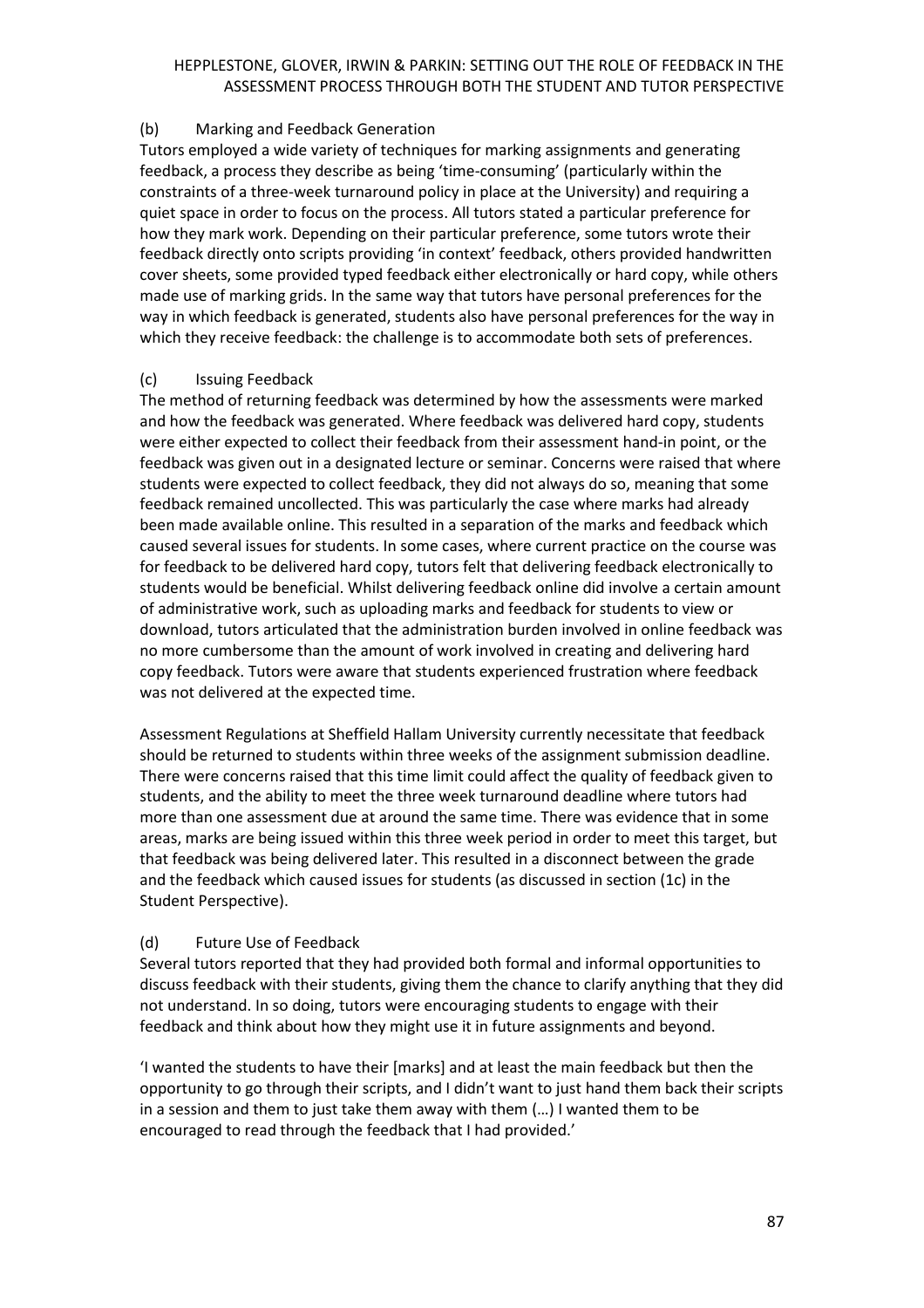Although tutors were offering, and students were aware of, these formative opportunities, it was apparent that these chances to discuss feedback were not always taken.

'I did say to all the students I'm just on my second round of seminars, that if they wanted to talk about the feedback to bring their assignment in and the feedback and see me. Nobody has.'

Tutors discussed how they hoped their feedback would be used by students in future assignments and into their careers, and highlighted particular skills that they hoped the student has developed through the module:

'If they're thinking about carrying on with it for their dissertation then I think they certainly will use the feedback, even if it is only to take on‐board what I've said and then do something differently (…) They might use it to rule some things out for their dissertation.'

There was a general view that whilst tutors might hope to see an improvement in student work from one assignment to the next, they were not specifically looking to see that feedback had been applied. They claimed that it was the students' responsibility to ensure that they are using their feedback properly:

'On this module I'm encouraging them to use [the feedback] for their personal development plan so it ties in with the next assignment well. I don't know if all students do but that's the hope anyway.'

Despite this, there were a small number of tutors employing techniques to monitor whether students were using feedback:

'What we do as a course is they have to do an online log and we assess that partly for evidence that they have reflected and acted on previous stuff (…) We're looking for them saying 'I got this feedback this is what I'm going to do about it'.'

#### **Conclusion and Implications**

The aim of this research project was to better understand the connections that students make between the feedback that they receive and future assignments. This paper reports on practices and interactions with feedback within the assessment process from the perspective of both tutors and students.

It is apparent that our tutors work hard to provide high quality feedback that is valuable to students. The methods that they use to create and issue feedback vary, and often this is due to personal preferences. For students, they must rationalise the different forms and mediums through which they receive feedback in order to understand and engage with it effectively and this can be problematic. Our challenge is to achieve consistency from the student perspective whilst embracing the variety of practice from the tutor perspective.

This study identified a need for further discussion around the more philosophical aspects of tutor and student attitudes to feedback. There are tensions between the way in which tutors and students view the purpose of feedback, and providing quality feedback in a timely manner. The authors intend to explore these issues in future research.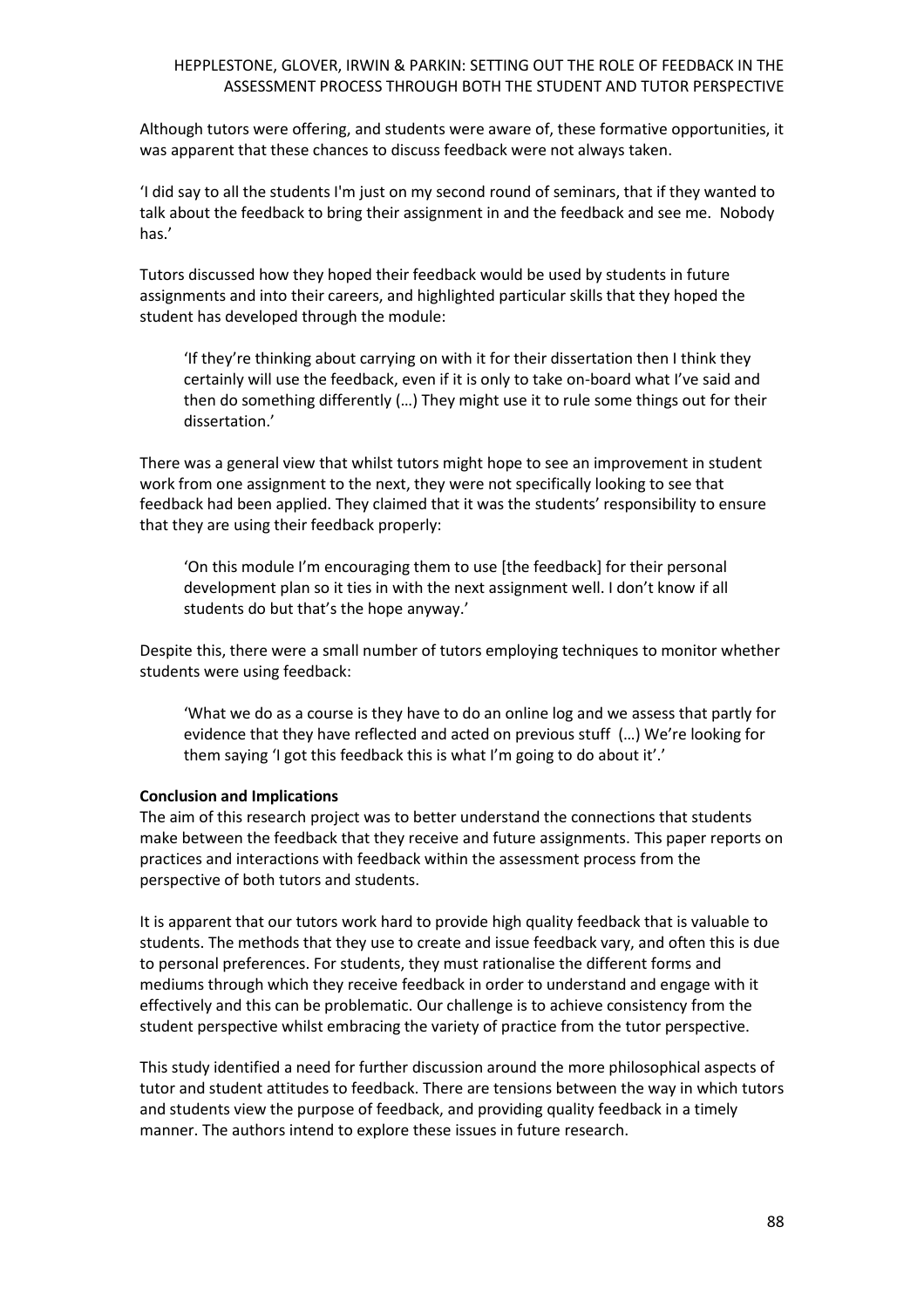The authors have considered the implications of these findings, and recommend the following observations for enhancing student engagement with feedback within the assessment process:

- 1. Have an awareness of all the assessments that students are likely to take across the course and how the assessments on their modules fit within the overall assessment diet may enable tutors to consider how their feedback feeds into other modules. Whilst conversations at course level are essential, a course level 'assessment map' would be a useful tool to achieve this goal.
- 2. Share the course level 'assessment map' with students to help them better identify links between assessments and modules. If this map contained deadline dates and other assessment information it could help students in their academic planning.
- 3. Ensure all assessment resources that the student needs to complete the assessment to the best of their ability (such as assessment briefs and assessment criteria) are available in a central location. If the resources available online will facilitate ease of access and give students the choice of how they prefer to view them, i.e. print them if they feel it is necessary or read online wherever they are working if they are comfortable to do so.
- 4. Advertising 'feedback dates' in a similar manner to which assessment deadline dates are displayed will make clear to students when they should expect to receive their feedback and reduce their anxieties. Where these dates are likely to be missed, students should be informed at the earliest opportunity.
- 5. Whist having the freedom to mark student work in a way that suits individuals, tutors should ensure that the end product for students should be consistent in terms of delivery so that they are able to store all of their feedback in one place, preferably alongside the rest of their learning materials. For students, inconsistency in the way in which feedback is delivered can result in a disconnect between feedback that is issued online and that provided hardcopy.
- 6. Students value feedback that is closely aligned to the assessment criteria. Marking grids can help to achieve this alignment and help students to clearly identify their strengths and weaknesses. Students also value 'in context' feedback (i.e. feedback written on scripts), therefore ensure that feedback offered in this way reinforces feedback offered in grid format.
- 7. Feedback and marks should be issued together (i.e. at the same time and through the same medium) keeping the feedback timely and relevant.
- 8. Although students do not always pursue opportunities to follow up on their feedback with their tutor, they do place value upon the opportunity being available to them if they wish to do so. A clear pathway to seek further help and support from tutors should be made available to students.

#### **References**

Biggs, J. and Tang, C. (2007) *Teaching for Quality Learning at University: What the student does. 3rd ed.* Maidenhead: Open University Press.